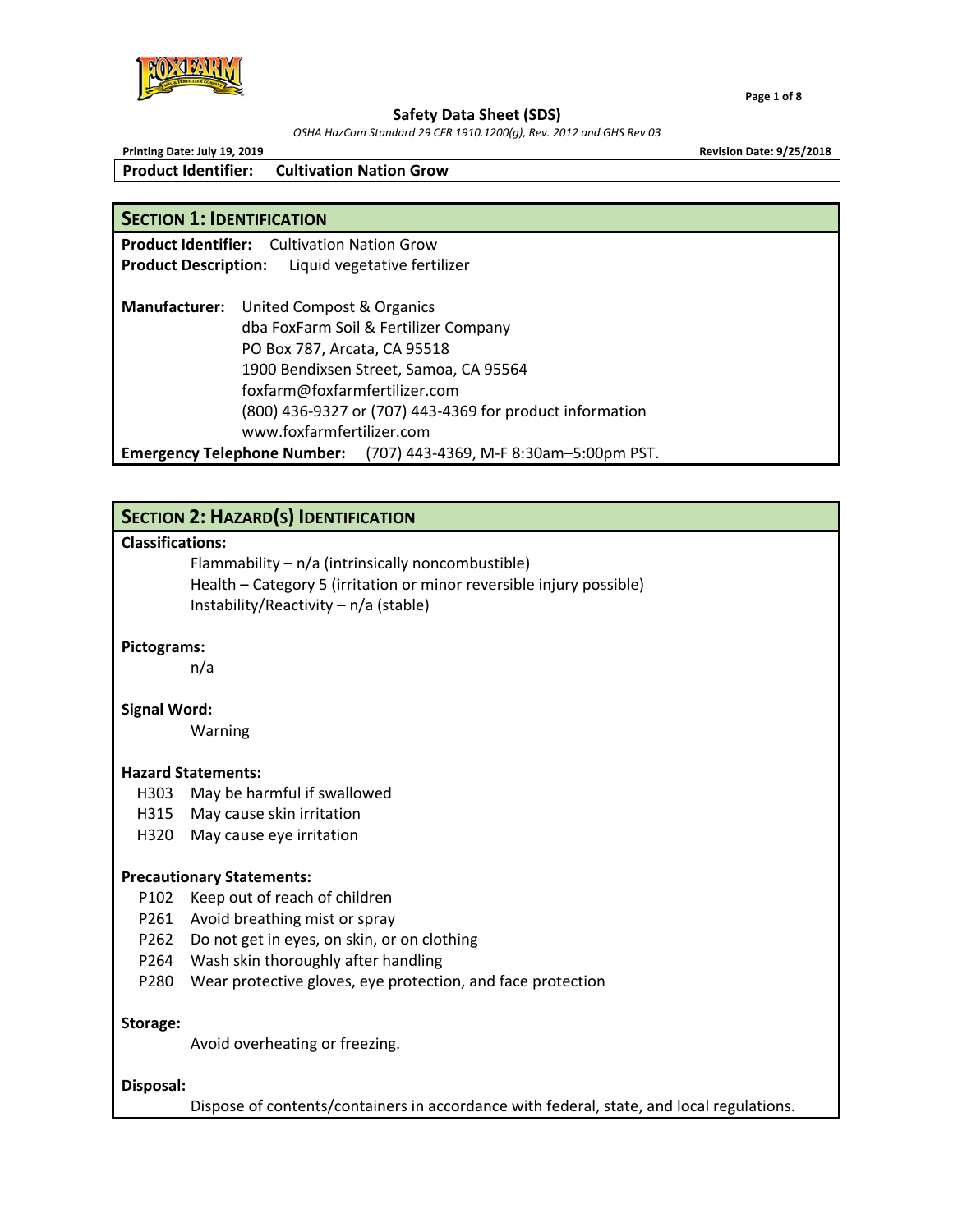

 **Page 2 of 8**

#### **Safety Data Sheet (SDS)**

*OSHA HazCom Standard 29 CFR 1910.1200(g), Rev. 2012 and GHS Rev 03*

**Printing Date: July 19, 2019 Revision Date: 9/25/2018**

**Product Identifier: Cultivation Nation Grow** 

## **SECTION 3: COMPOSITION/INFORMATION ON INGREDIENTS**

| <b>Chemical Characterization:</b> | Mixture |
|-----------------------------------|---------|
|                                   |         |

| Mixture of substances listed below with nonhazardous additions<br><b>Description:</b> |                   |              |  |  |  |
|---------------------------------------------------------------------------------------|-------------------|--------------|--|--|--|
| Component                                                                             | <b>CAS Number</b> | %            |  |  |  |
| Magnesium carbonate                                                                   | 546-93-0          | Trade secret |  |  |  |
| Magnesium nitrate                                                                     | 10377-60-3        | Trade secret |  |  |  |
| Magnesium sulfate                                                                     | 7487-88-9         | Trade secret |  |  |  |
| Potassium carbonate                                                                   | 584-08-7          | Trade secret |  |  |  |
| Potassium nitrate                                                                     | 7757-79-1         | Trade secret |  |  |  |
| Monoammonium phosphate                                                                | 7722-76-1         | Trade secret |  |  |  |
| Monopotassium phosphate                                                               | 7778-77-0         | Trade secret |  |  |  |
| Potassium sulfate                                                                     | 7778-80-5         | Trade secret |  |  |  |

## **SECTION 4: FIRST‐AID MEASURES**

**Inhalation:**

If mist causes irritation or distress, remove to fresh air.

## **Skin Contact:**

Thoroughly wash off skin with water. Wash contaminated clothing before re‐use.

### **Eye Contact:**

Immediately flush eyes with large amounts of water. Remove contact lenses.

### **Ingestion:**

If swallowed, drink plenty of water. Do not induce vomiting. Call a Poison Center or consult a physician immediately.

### **Notes to Physician:**

Symptoms: May cause irritation, redness, and/or burning to the eyes. Prolonged exposure to the eyes may cause conjunctivitis or serious eye damage. Dermal exposure may cause irritation, redness, and/or burning. Prolonged exposure to the skin may cause dermatitis. Ingestion may cause abdominal cramps, nausea, vomiting, and/or diarrhea. Inhalation may cause upper respiratory tract irritation.

# **SECTION 5: FIRE‐FIGHTING MEASURES**

## **Suitable Extinguishing Media:**

Material is non‐combustible.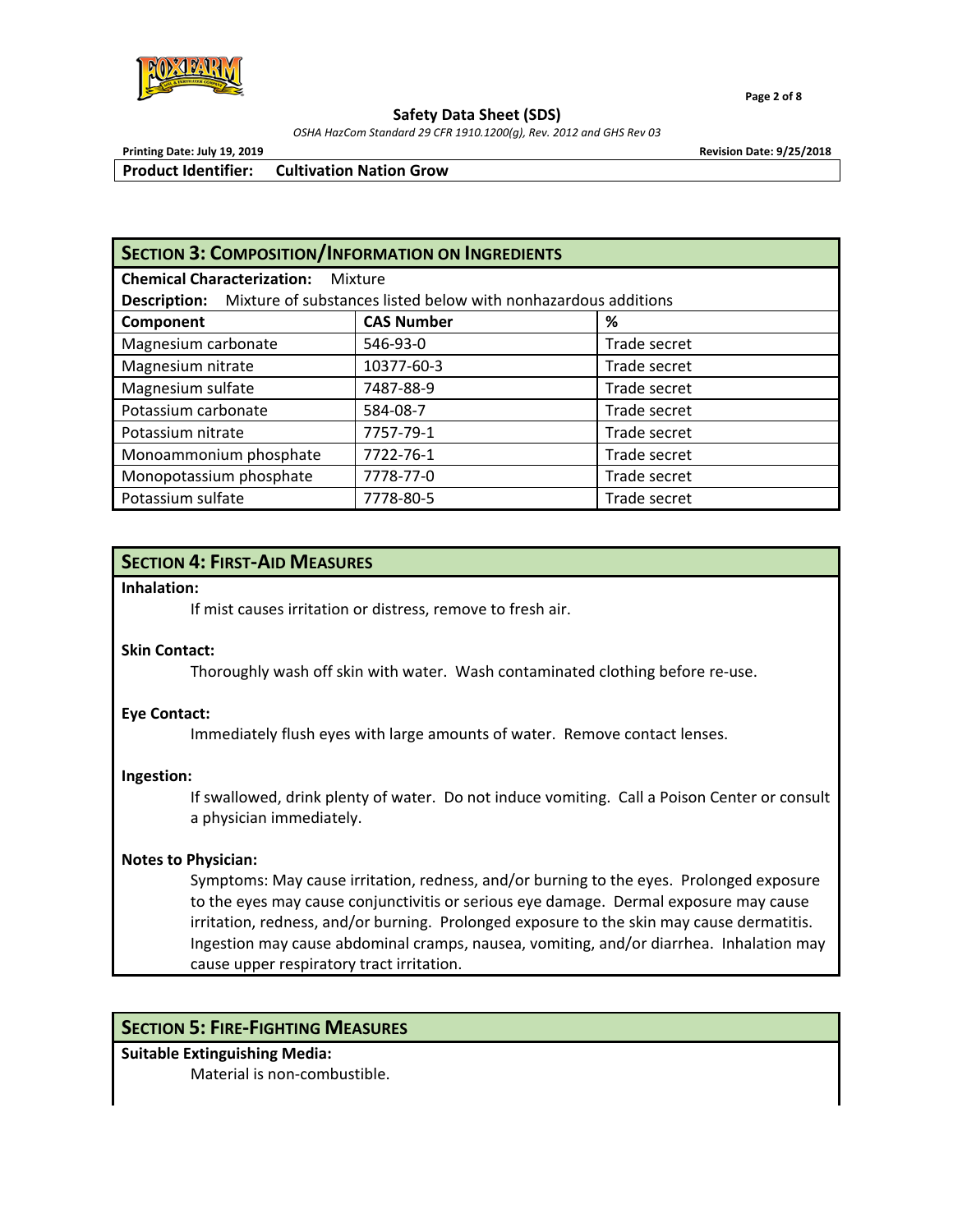

*OSHA HazCom Standard 29 CFR 1910.1200(g), Rev. 2012 and GHS Rev 03*

| Printing Date: July 19, 2019 |                                | <b>Revision Date: 9/25/2018</b> |
|------------------------------|--------------------------------|---------------------------------|
| <b>Product Identifier:</b>   | <b>Cultivation Nation Grow</b> |                                 |

### **Specific Hazards During Fire Fighting:**

No further relevant information available.

### **Special Protective Equipment for Fire Fighters:**

No further relevant information available.

### **Further Information:**

No further relevant information available.

## **SECTION 6: ACCIDENTAL RELEASE MEASURES**

### **Personal Precautions:**

Avoid contact with skin and eyes. Avoid inhaling mist. Keep unprotected persons away.

### **Protective Equipment:**

Wear gloves and face protection as necessary.

### **Environmental Precautions:**

Avoid accidental discharge into the environment. After containment and cleanup, flush and dilute spilled area with water.

### **Methods of Containment and Cleanup**

Use appropriate containment methods to prevent spreading. Use absorbent material and collect into an appropriate container. Dispose of contents and container in accordance with regulations. Flush spilled area with water. Spilled uncontaminated solution may be applied to plants or land as a fertilizer according to package directions.

## **SECTION 7: HANDLING AND STORAGE**

### **Precautions for Safe Handling:**

 Wear personal protective equipment as necessary. Emergency eye wash stations should be in the near proximity to operations presenting a potential eye exposure. Avoid skin exposure. Avoid breathing mist.

### **Conditions for Safe Storage, Including Incompatibilities:**

Incompatible Materials: Strong acids or bases, halogens, chlorinated compounds, hydrogen peroxides.

Store at ambient temperature in a dry location.

### **Further Information:**

Use good personal hygiene practices. After handling material wash hands before eating, drinking, smoking, or using toilet facilities. Keep away from foodstuffs and beverages.

 **Page 3 of 8**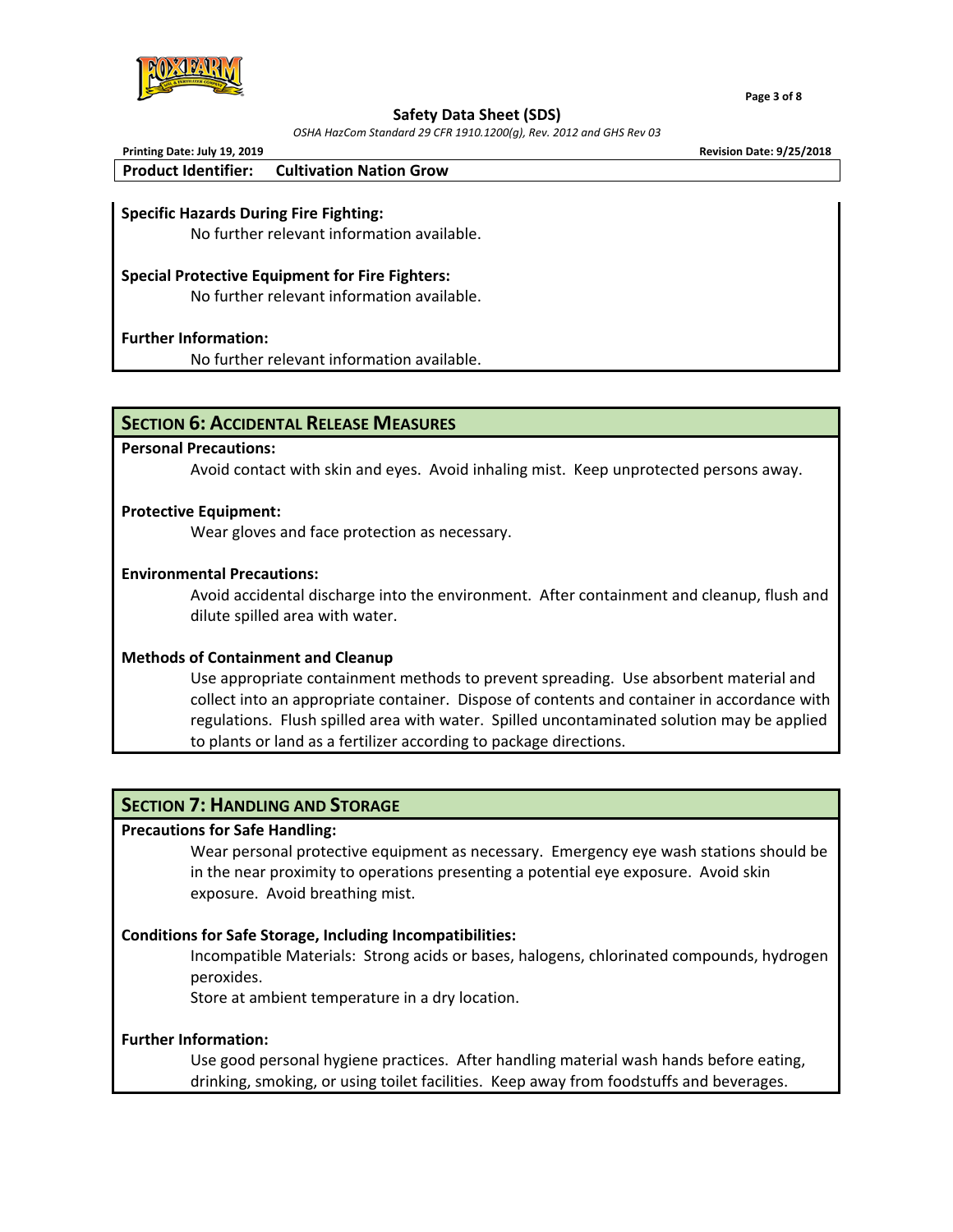

*OSHA HazCom Standard 29 CFR 1910.1200(g), Rev. 2012 and GHS Rev 03*

 **Page 4 of 8**

**Printing Date: July 19, 2019 Revision Date: 9/25/2018 Product Identifier: Cultivation Nation Grow** 

| <b>Components with Occupational Exposure Limits</b> (lists that were valid at creation used as basis): |                   |             |                         |  |  |
|--------------------------------------------------------------------------------------------------------|-------------------|-------------|-------------------------|--|--|
| Component                                                                                              | <b>CAS Number</b> | Type        | <b>Value</b>            |  |  |
| Monoammonium                                                                                           | 7722-76-1         | ACGIH – TLV | $5mg/m3$ (dust, 8 hrs.) |  |  |
| phosphate                                                                                              |                   |             |                         |  |  |

## **Personal Protective Equipment (PPE)**

### **Engineering Measures:**

No further relevant information available.

## **Eye Protection:**

Safety glasses or goggles are recommended where there is a possibility of exposure or splash. Ensure that eyewash stations are close to the workstation.

## **Hand Protection:**

To prevent skin contact wear water resistant gloves, such as those constructed of nitrile.

## **Skin and Body Protection:**

Wear protective clothing to prevent skin contact. Promptly remove contaminated clothing and launder before re‐use.

## **Respiratory Protection:**

No special equipment required. Avoid breathing mist.

## **General Protective and Hygienic Practices:**

Emergency eye wash capability should be available in the near proximity to operations presenting a potential eye exposure. Avoid repeated and/or prolonged skin exposure. Use good personal hygiene practices. After handling material wash hands before eating, drinking, smoking, or using toilet facilities. Keep away from foodstuffs and beverages.

## **SECTION 9: PHYSICAL AND CHEMICAL PROPERTIES**

## **Appearance:**

**Odor:**

**Odor Threshold:**  Not determined

**pH:** 

**Specific Gravity (Relative Density):**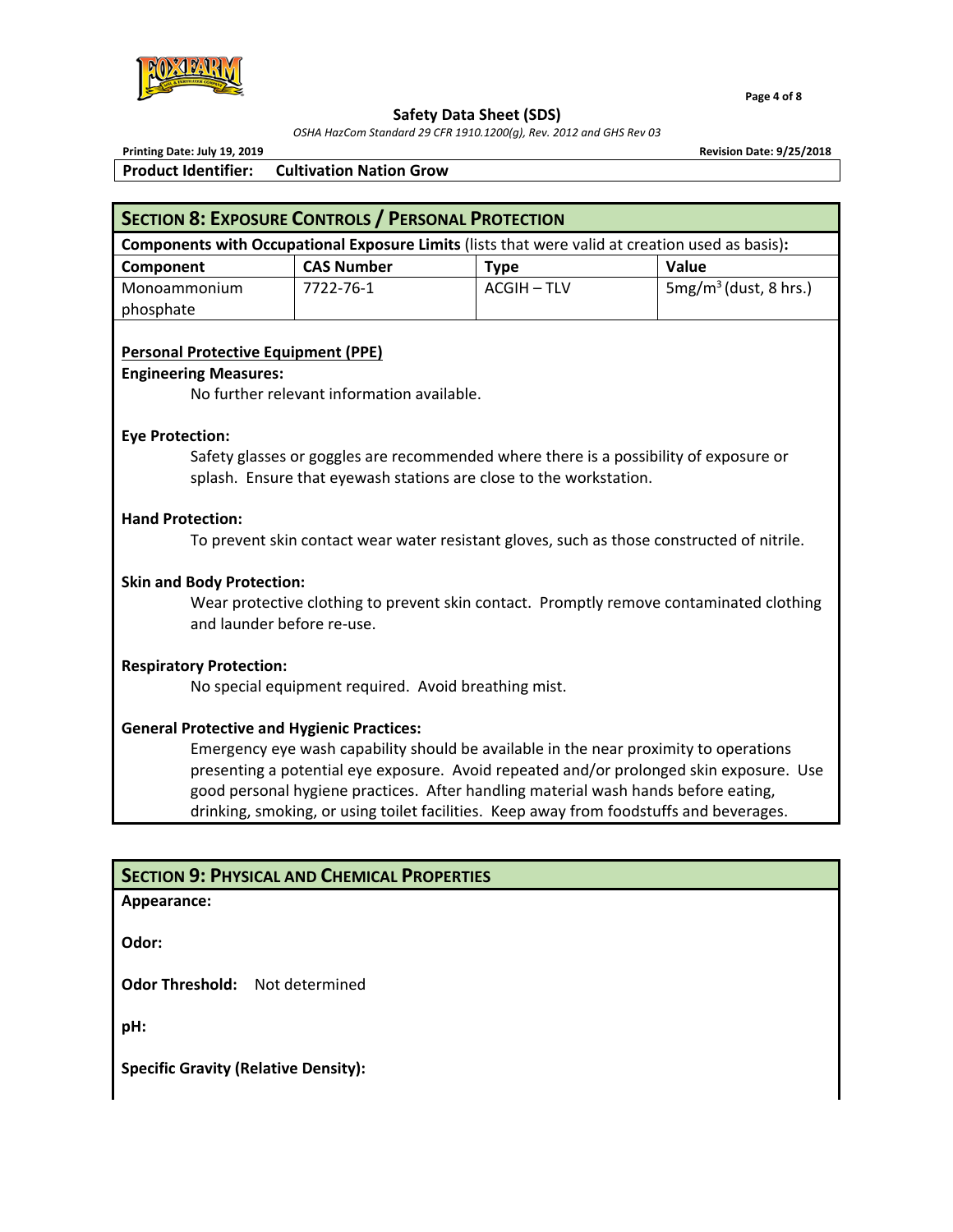

 **Page 5 of 8**

#### **Safety Data Sheet (SDS)**

*OSHA HazCom Standard 29 CFR 1910.1200(g), Rev. 2012 and GHS Rev 03*

| Printing Date: July 19, 2019                                        | <b>Revision Date: 9/25/2018</b> |
|---------------------------------------------------------------------|---------------------------------|
| <b>Product Identifier:</b><br><b>Cultivation Nation Grow</b>        |                                 |
| Solubility:<br>Miscible                                             |                                 |
| <b>Melting Point/Freezing Point:</b><br>Not determined.             |                                 |
| Not determined.<br><b>Initial Boiling Point and Boiling Range:</b>  |                                 |
| Danger of Explosion: Material does not present an explosion hazard. |                                 |
| <b>Flammability:</b><br>Material is not flammable.                  |                                 |
| <b>Flash Point:</b><br>n/a                                          |                                 |
| Auto-Ignition Temperature: Material is not self-igniting.           |                                 |
| Not determined.<br><b>Decomposition Temperature:</b>                |                                 |
| Not determined.<br><b>Vapor Pressure:</b>                           |                                 |
| <b>Vapor Density:</b><br>Not determined.                            |                                 |
| Evaporation Rate: Not determined.                                   |                                 |
| Not determined.<br><b>Viscosity:</b>                                |                                 |
| Partition Coefficient (n-octanol/water):<br>Not determined.         |                                 |

### **SECTION 10: STABILITY AND REACTIVITIY**

**Reactivity:** No further relevant information.

**Chemical Stability:**  Material is stable under normal conditions and use.

**Possibility of Hazardous Reactions:**  No dangerous reactions known.

**Hazardous Decomposition:**  Oxides of nitrogen, oxides of phosphorus, oxides of potassium, ammonia.

**Conditions to Avoid:**  Extreme temperatures, open flames.

**Incompatible Materials:**  Strong acids and bases, halogens, chlorinated compounds, hydrogen peroxides.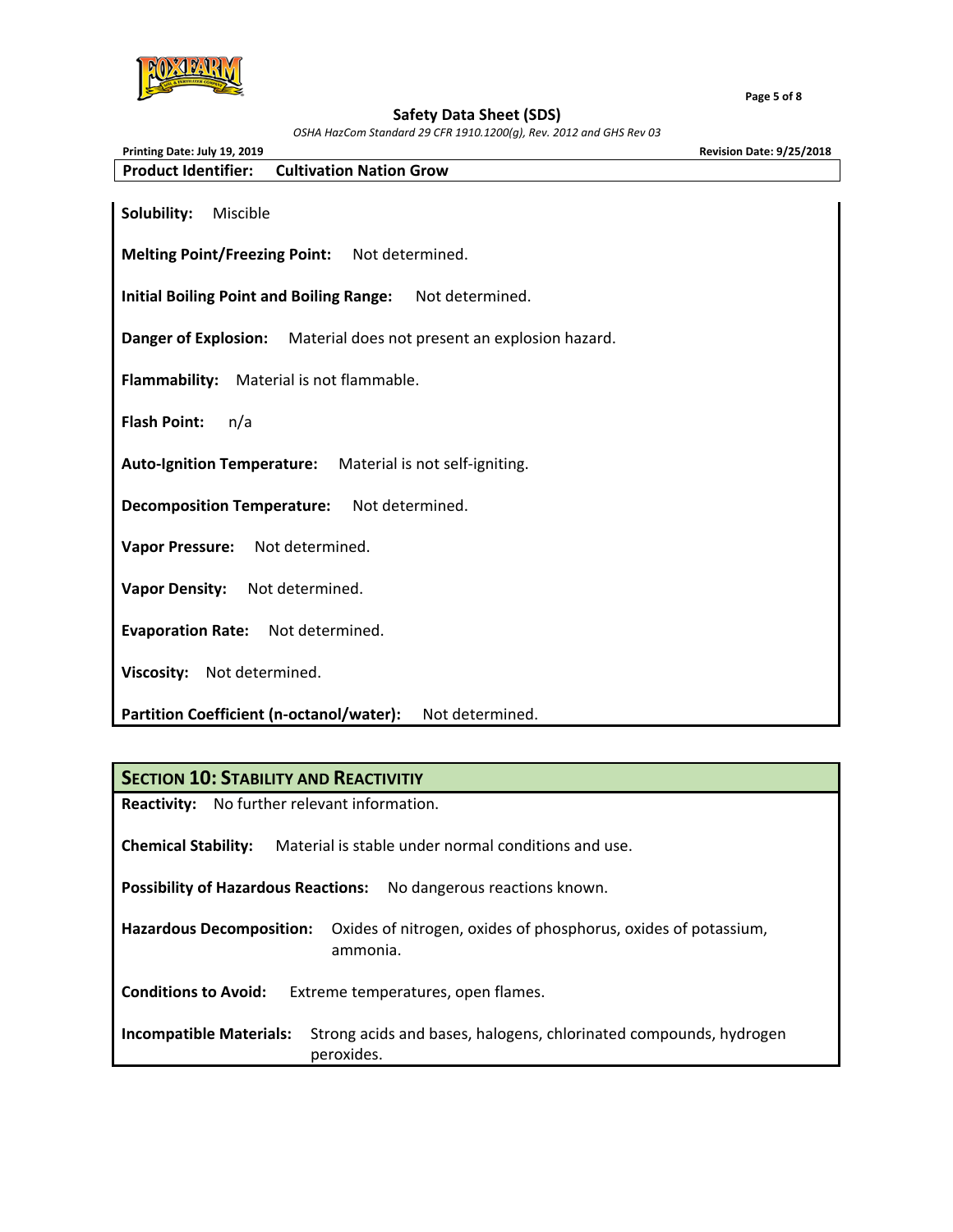

*OSHA HazCom Standard 29 CFR 1910.1200(g), Rev. 2012 and GHS Rev 03*

 $\blacksquare$  . The set of the set of the set of the set of the set of the set of the set of the set of the set of the set of the set of the set of the set of the set of the set of the set of the set of the set of the set of the

**Product Identifier: Cultivation Nation Grow** 

**Printing Date: July 19, 2019 Revision Date: 9/25/2018**

# **SECTION 11: TOXICOLOGICAL INFORMATION**

## **Acute Toxicity**

## **Relevant Numerical Measure of Toxicity:**

Potassium nitrate:  $LD_{50}$  (oral, rat) - >2,000mg/kg; LD<sub>50</sub> (dermal, rat) - >5,000mg/kg; LC<sub>50</sub> (inhalation, rat) ‐ >0.527mb/L (4hrs) Monoammonium phosphate:  $LD_{50}$  (oral, rat) - >2,000mg/kg;  $LD_{50}$  (dermal, rabbit) ->5,000mg/kg Potassium carbonate:  $LD_{50}$  (oral, rat) -1,870mg/kg Potassium sulfate:  $LD_{50}$  (oral, rat) - 6,600mg/kg

## **Likely Routes of Exposure:**

 Eye contact, skin contact. Ingestion and inhalation are not expected to be a likely route of exposure through normal product use.

## **Immediate Exposure Effects:**

Eye contact: May cause irritation, redness, and/or burning.

Skin contact: May cause irritation, redness, and/or burning.

Inhalation: May cause upper respiratory irritation.

Ingestion: Harmful if swallowed. May cause stomach pain. May cause irritation to mouth, throat and stomach.

## **Delayed Exposure Effects:**

No delayed or chronic effects from short‐ or long‐term exposures are known.

## **Symptoms of Exposure:**

 Skin and/or Eye contact: May cause irritation, redness, and/or burning. Inhalation: May cause upper respiratory irritation or pulmonary effects. Ingestion: May cause irritation to mouth and throat. May cause stomach pain.

## **Chronic Toxicity**

## **Relevant Numerical Measure of Toxicity:**

No delayed or chronic effects from short‐ or long‐term exposures are known.

## **Likely Routes of Exposure:**

Eye contact, skin contact, inhalation. Ingestion is not expected to be a likely route of exposure through normal product use.

## **Immediate Exposure Effects:**

Eye contact: May cause irritation, redness, and/or burning.

Skin contact: May cause irritation, redness, and/or burning.

Inhalation: May cause upper respiratory irritation.

Ingestion: Harmful if swallowed. May cause stomach pain. May cause irritation to mouth, throat and stomach.

## **Delayed Exposure Effects:**

No delayed or chronic effects from short‐ or long‐term exposures are known.

## **Symptoms of Exposure:**

Skin and/or Eye contact: May cause irritation, redness, and/or burning. Inhalation: May cause upper respiratory irritation or pulmonary effects. Ingestion: May cause irritation to mouth and throat. May cause stomach pain.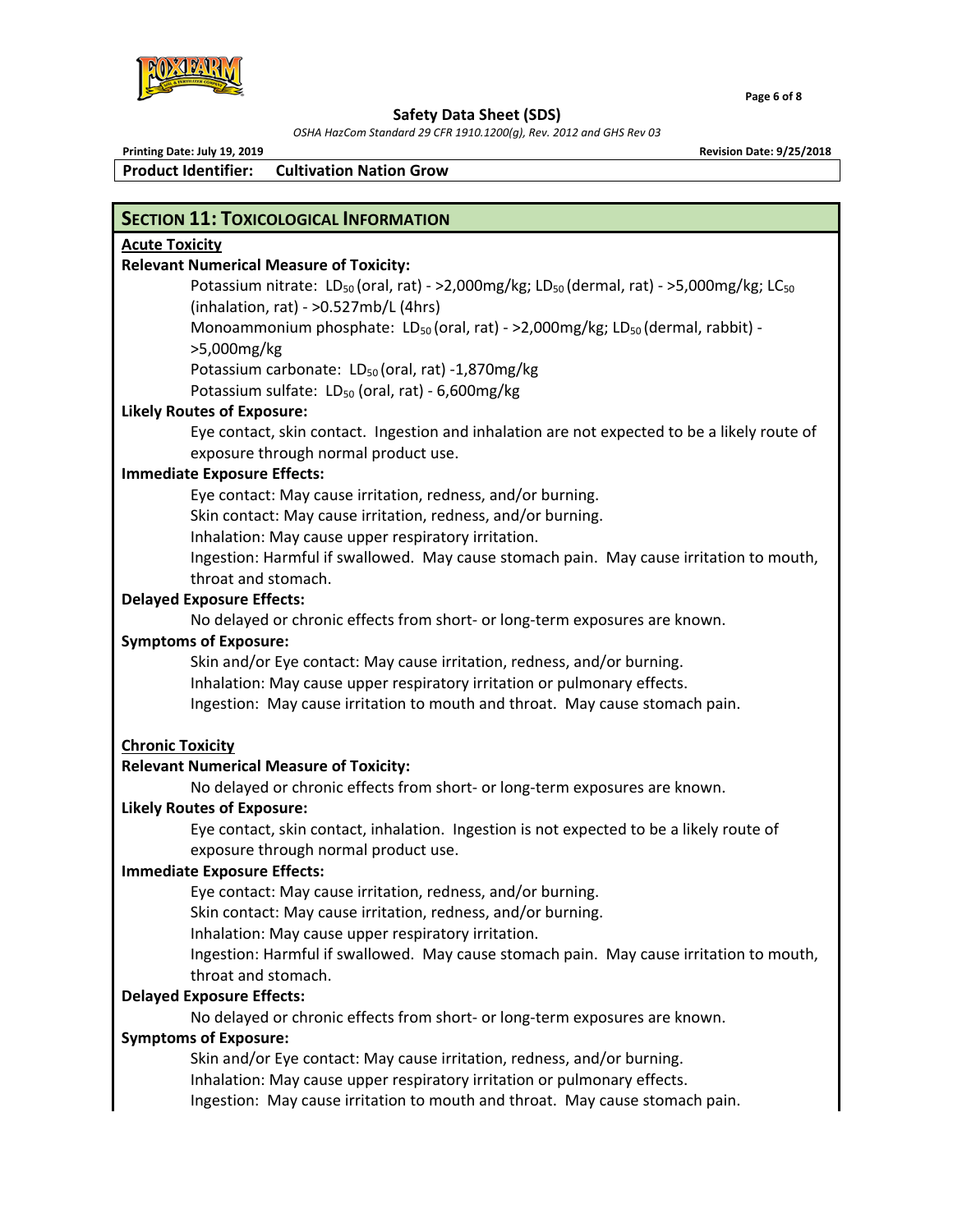

 **Page 7 of 8**

#### **Safety Data Sheet (SDS)**

*OSHA HazCom Standard 29 CFR 1910.1200(g), Rev. 2012 and GHS Rev 03*

**Printing Date: July 19, 2019 Revision Date: 9/25/2018**

**Product Identifier: Cultivation Nation Grow** 

**Carcinogenic Categories IARC (International Agency for Research on Cancer):**  None of the ingredients are listed.

**NTP (National Toxicology Program):**  None of the ingredients are listed.

**OHSA (Occupational Health & Safety Administration):**  None of the ingredients are listed.

## **SECTION 12: ECOLOGICAL INFORMATION**

### **General Notes:**

 Keep out of sewers, drainage areas, and waterways. Report spills and releases, as applicable, under federal and state regulations. Large quantities of fertilizer released into the environment may kill aquatic plants and animals and cause algae blooms if bodies of water are contaminated.

# **SECTION 13: DISPOSAL CONSIDERATIONS**

**Disposal:**

 Dispose of container and unused contents in accordance with federal, state and local requirements.

### **Further Information:**

Do not dispose of in sewage system.

## **SECTION 14: TRANSPORT INFORMATION**

**General Notes:**

Not regulated for transportation.

## **SECTION 15: REGULATORY INFORMATION**

## **OSHA Hazards**

 Potassium sulfate is hazardous by definition of Hazard Communication Standard (29 CFR 1910.1200)

## **TSCA (Toxic Substances Control Act)**

 Magnesium sulfate, potassium nitrate, monoammonium phosphate, monopotassium nitrate and potassium sulfate are listed in the TSCA inventory.